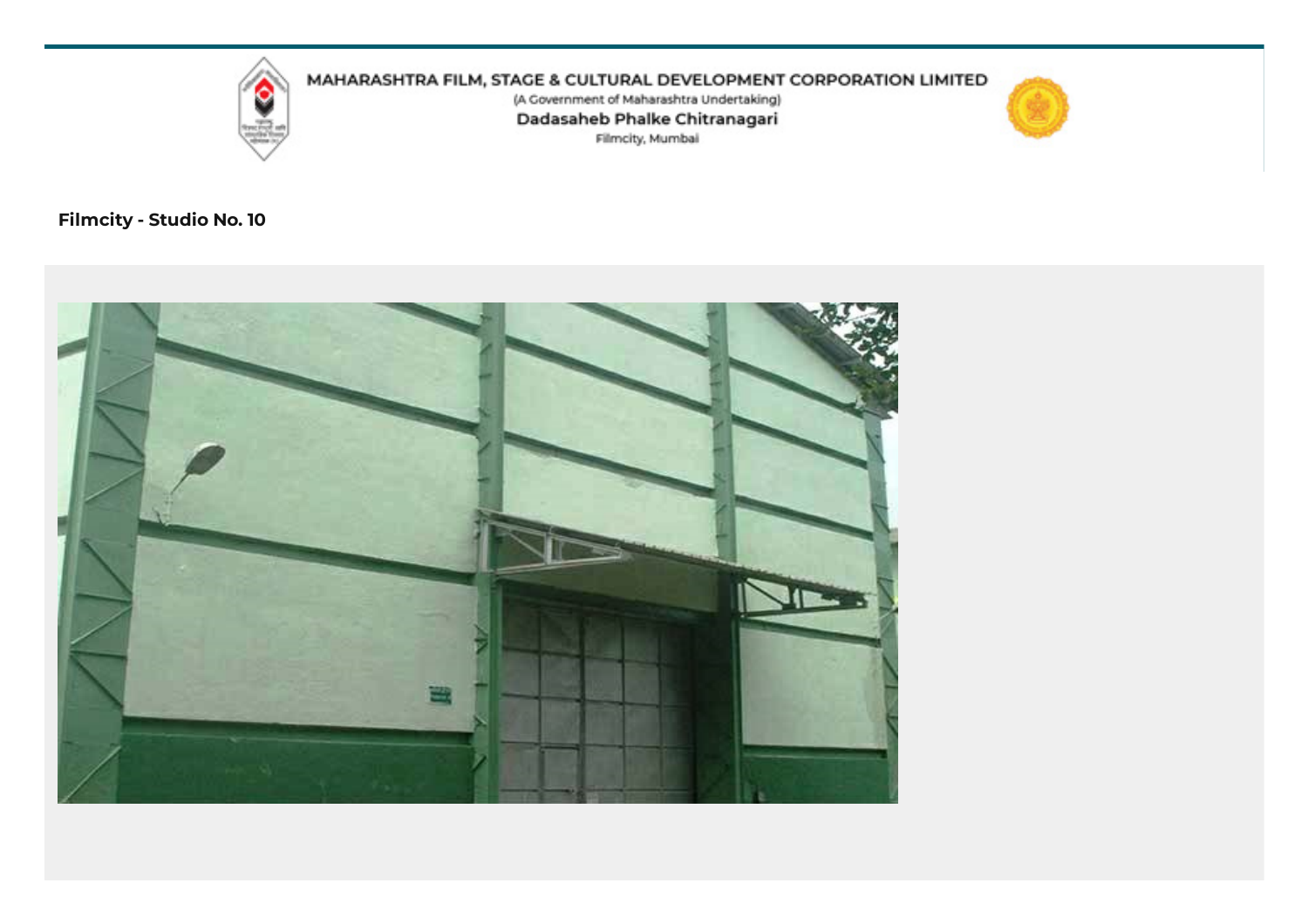

This is AC Studio

# Area Specifications Length  $x$  width 89 ft  $x$  50 ft Height 30 ft Total floor space 413.57 sq ft View [Layout](http://worldindia.in/fcwebsite1/studio10.html#) Spec. chart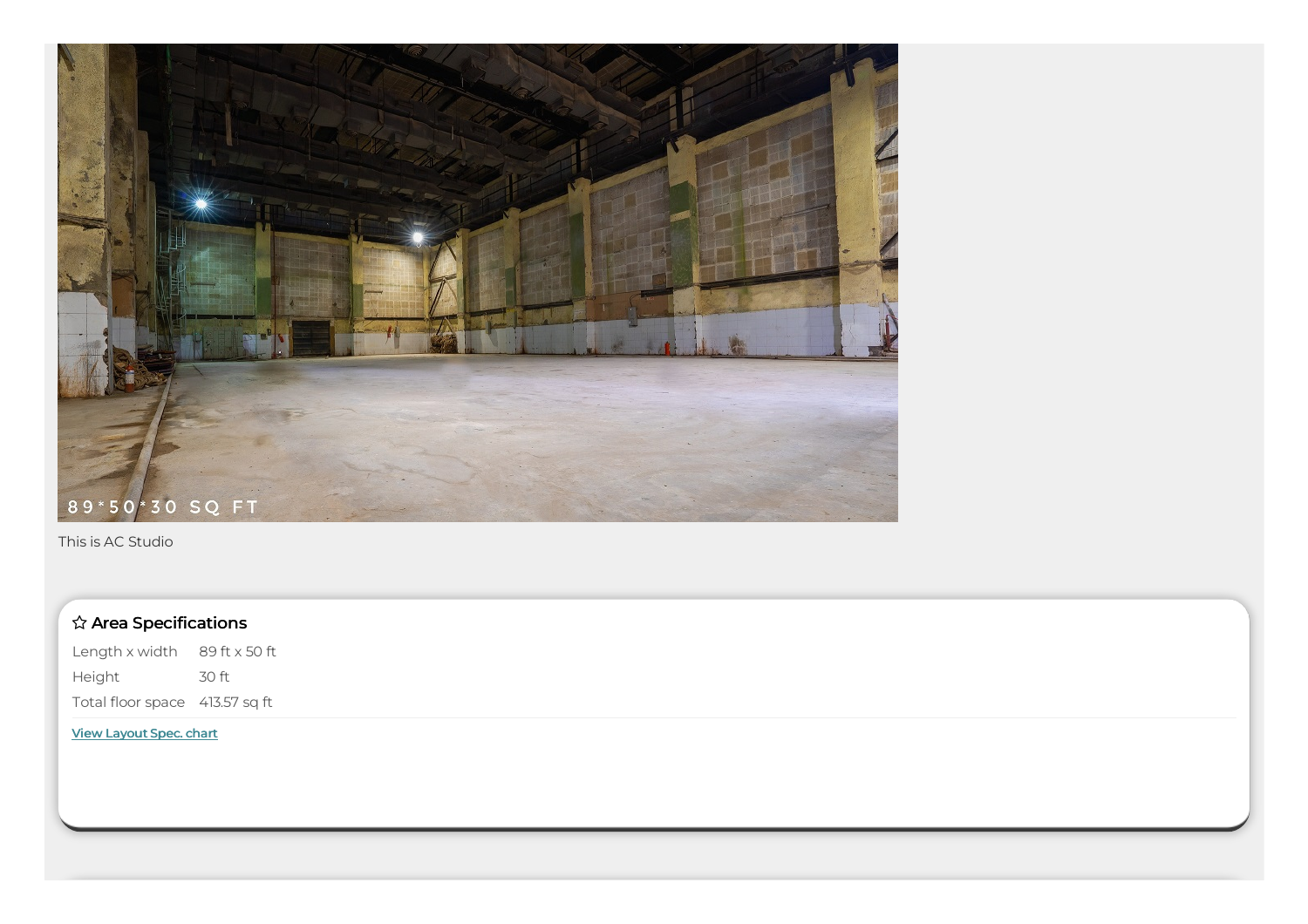## Available Services & Facilities

- $\rightarrow$  AC & Electric Connections
- $\rightarrow$  Electricity Supply Available: 75 K.W.

### ☆ Prominent Shoots

Judwaa, Yamla Pagla Deewana

 $\hat{X}$  What you can do here (Canvas your imagination)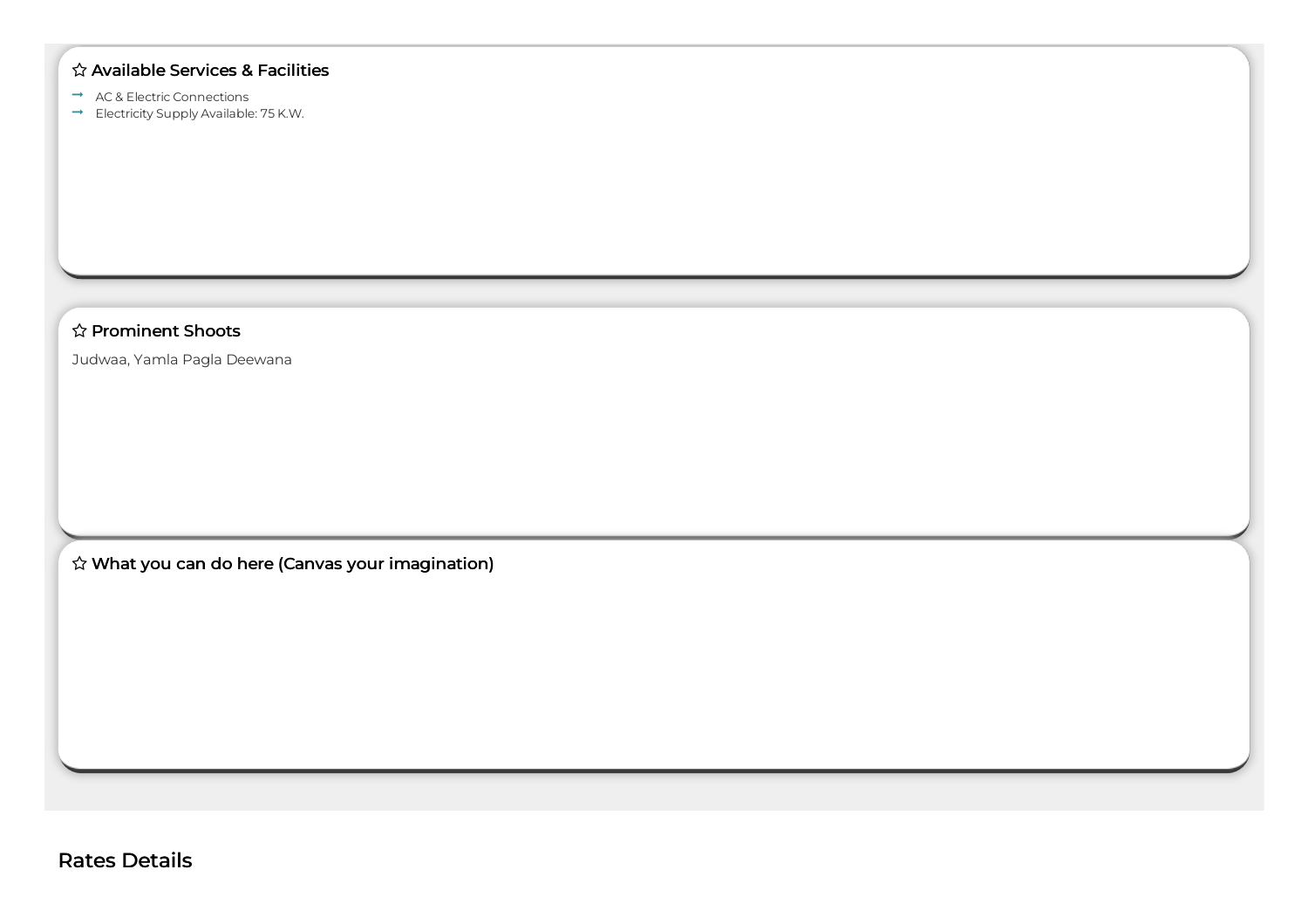| Rate For Hindi 100%                                                    |                                    | Rate For Marathi 50% to Marathi Film,<br>Serial, Music Album, Short Films |                                    | Rate For Marathi 25% to Reality Show,<br><b>Game and Dance Show</b>       |                                    |
|------------------------------------------------------------------------|------------------------------------|---------------------------------------------------------------------------|------------------------------------|---------------------------------------------------------------------------|------------------------------------|
| <b>SET CONST. For first two</b><br>days and dism. for last two<br>days | Shooting<br>Charges for<br>24 Hrs. | <b>SET CONST. For first two</b><br>days and dism. for last two<br>days    | Shooting<br>Charges for<br>24 Hrs. | <b>SET CONST. For first two</b><br>days and dism. for last two<br>$d$ ays | Shooting<br>Charges for<br>24 Hrs. |
| <b>Rs. 26,700</b>                                                      | <b>Rs. 53,400</b>                  | Rs. 13,350                                                                | <b>Rs. 26,700</b>                  | Rs. 20,025                                                                | Rs. 40,050                         |
|                                                                        |                                    |                                                                           |                                    |                                                                           |                                    |

#### **\*Note:**

- **1. Electric Charges Per Meter Reading: Rs. 25/- Per Unit**
- **2. A.C. Charges for 12 Hrs.: Rs. 18750**
- **3. SERVICES INCLUDE A.C. + ELECTRICITY + PROPERTY CHARGES**
- 4. Rate includes the makeup / property rooms charges for studios Hospital location, flag pole road, Temple / temple maidan and Reservior garden and Lake view garden with effect **from15-04-2021.**

## Iconic Sets

Fewset done here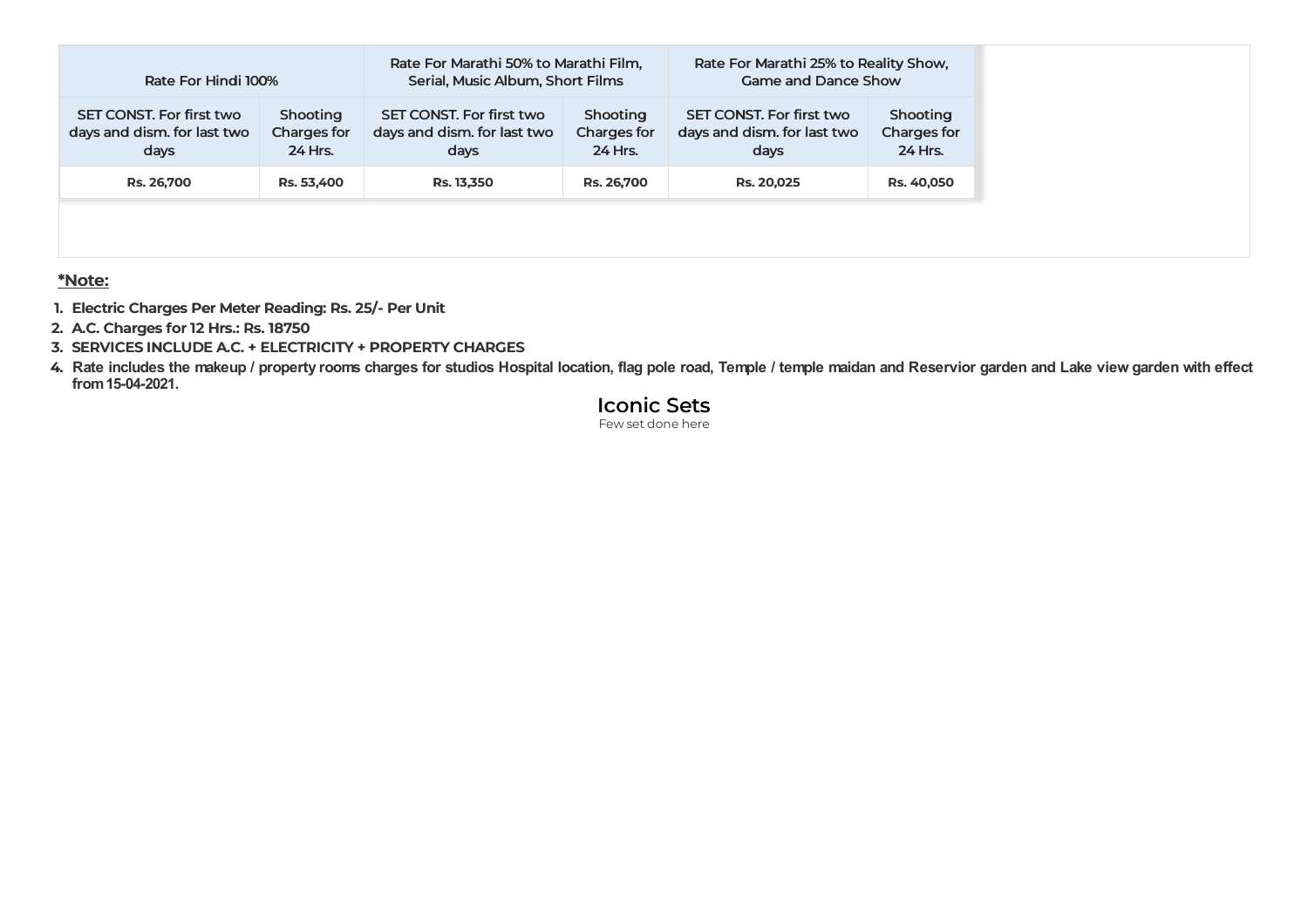

# **NO IMAGE AVAILABLE**